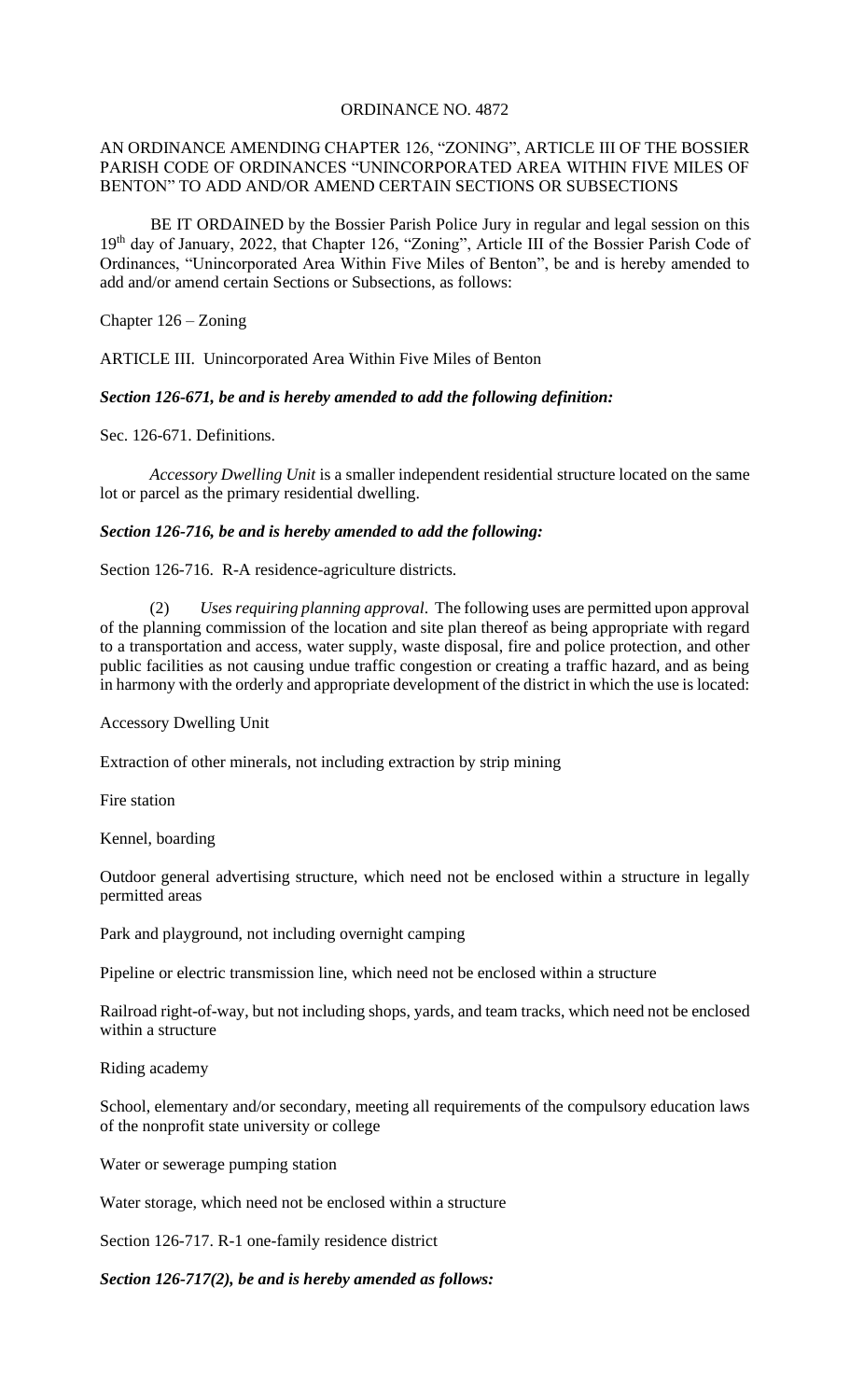(2) *Uses requiring planning approval*. The following uses are permitted upon approval of the planning commission of the location and site plan, thereof as being appropriate with regard to transportation and access, water supply, waste disposal, fire and police protection, and other public facilities as not causing undue traffic hazard, and as being in harmony with the orderly and appropriate development of the district in which the use is located:

Accessory Dwelling Unit

Fire station

Golf course, but not including a commercial miniature golf course or commercial driving range, which need not be enclosed within a structure

Library (public)

Pipeline or electric transmission line, and underground lines shall be clearly marked

Railroad right-of-way, but not including shops, yards, and team tracks, which need not be enclosed within a structure

Water or sewerage pumping station

Water storage, which need not be enclosed within a structure

## *Section 126-803, be and is hereby added as follows:*

Section 126-803. Accessory Dwelling Unit (ADU)

One free standing single-family accessory dwelling may be constructed in rear or side yard of an existing owner-occupied single-family residence within the R-A district or in the rear yard of the R-1 and R-2 districts when located within the unincorporated area of the Benton-Parish MPC area, provided that:

A. Approval of an accessory dwelling unit shall be by "planning approval" following the procedures set forth by the MPC.

B. The accessory dwelling unit shall be affixed to or constructed on a permanent foundation and not be a manufactured home, modular home, or a moveable structure.

C. Colors, materials, and design of the ADU shall be substantially the same as the principal dwelling.

D. The Planning Approval shall not supersede any subdivision covenants that would not allow a separate dwelling unit.

E. Accessory Dwelling Unit Size

The permitted size of the ADU shall be determined by lot size as stated below:

- 1. Up to 12,000 square feet in area 800 square feet heated area.
- 2. 12,001-25,000 square feet in area  $-1,200$  square feet heated area.
- 3.  $25,001$  square feet to one acre in area  $-1,600$  square feet heated area.

4. Tracts or lots greater than one acre in area – up to 50 percent of the heated area of the primary dwelling or 1,600 square feet of heated areas, whichever is greater.

F. Minimum Setback Requirements